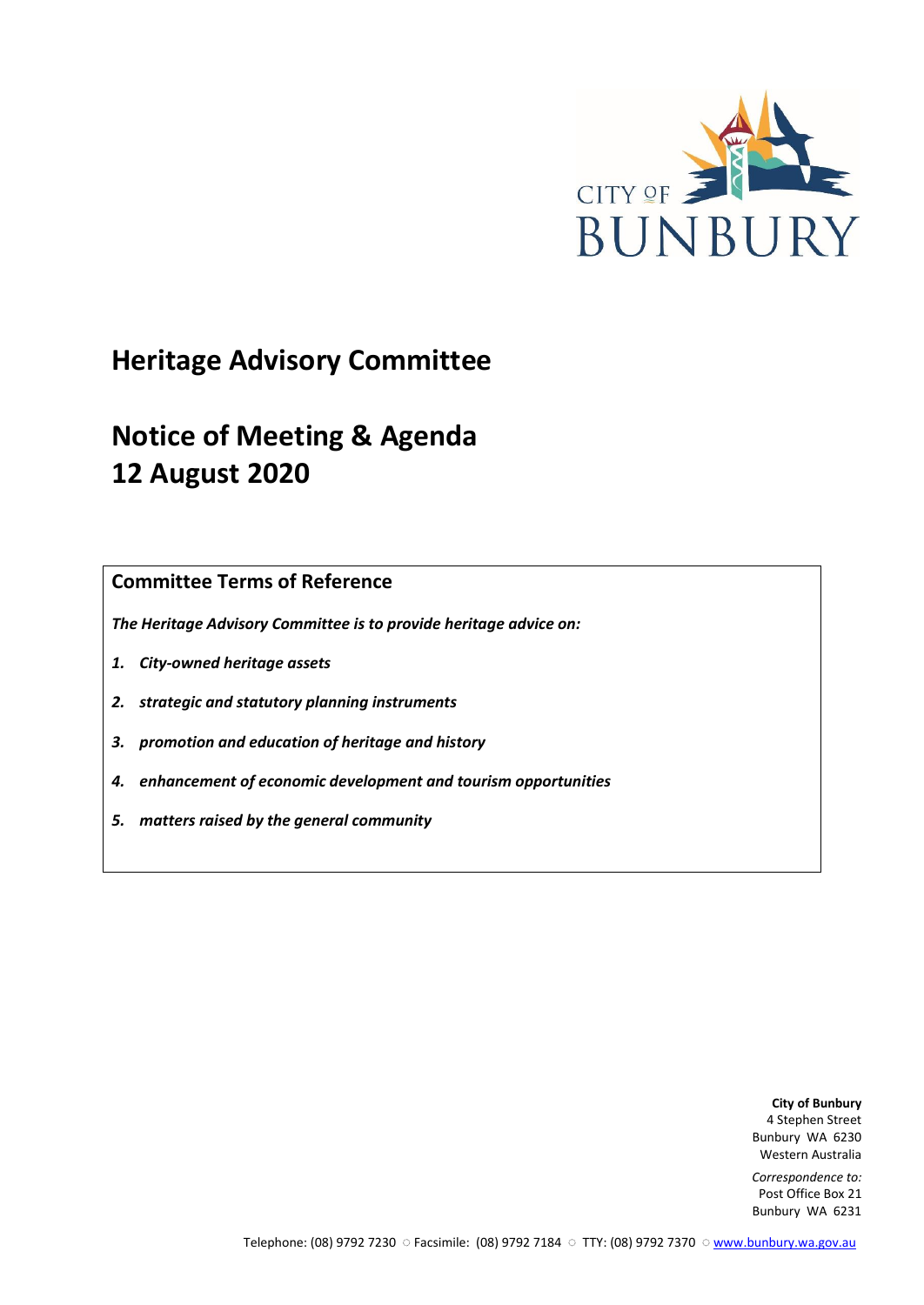Item No

# **Table of Contents**

Page No

| 1.  |      |                                                                                |  |
|-----|------|--------------------------------------------------------------------------------|--|
| 2.  |      |                                                                                |  |
| 3.  |      |                                                                                |  |
| 4.  |      |                                                                                |  |
|     | 4.1  |                                                                                |  |
|     | 4.2  |                                                                                |  |
| 5.  |      |                                                                                |  |
| 6.  |      |                                                                                |  |
| 7.  |      |                                                                                |  |
| 8.  |      |                                                                                |  |
|     | 8.1  |                                                                                |  |
|     | 8.2  |                                                                                |  |
|     | 8.3  |                                                                                |  |
| 9.  |      |                                                                                |  |
| 10. |      |                                                                                |  |
|     | 10.1 | Heritage Framework Discussion Group and Heritage List Guidelines Test Group  6 |  |
|     | 10.2 |                                                                                |  |
|     | 10.3 |                                                                                |  |
| 11. |      |                                                                                |  |
| 12. |      |                                                                                |  |
|     | 12.1 |                                                                                |  |
|     | 12.2 |                                                                                |  |
| 13. |      |                                                                                |  |
| 14. |      |                                                                                |  |
|     |      |                                                                                |  |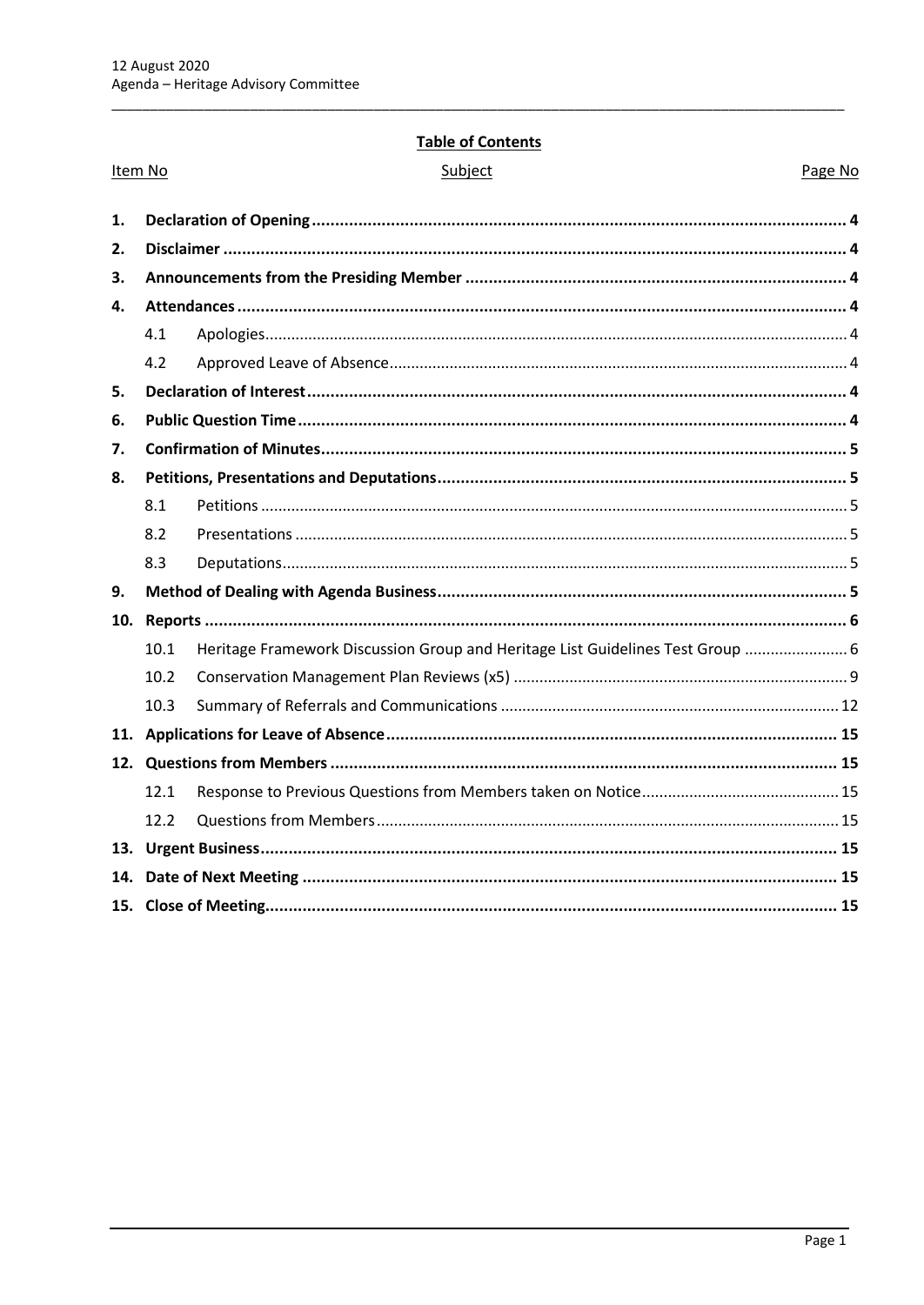# **Acknowledgement of Country**

\_\_\_\_\_\_\_\_\_\_\_\_\_\_\_\_\_\_\_\_\_\_\_\_\_\_\_\_\_\_\_\_\_\_\_\_\_\_\_\_\_\_\_\_\_\_\_\_\_\_\_\_\_\_\_\_\_\_\_\_\_\_\_\_\_\_\_\_\_\_\_\_\_\_\_\_\_\_\_\_\_\_\_\_\_\_\_\_\_\_\_\_\_\_\_

We acknowledge the Traditional owners of this land, the Wardandi Noongar people, and pay our respects to Elders past, present and emerging.

# **Vision**

Bunbury: welcoming and full of opportunities.

# **Organisational Values**

# #WEARECOB

|                     | We are one team                                    |
|---------------------|----------------------------------------------------|
|                     | We keep each other safe                            |
| WE ARE COMMUNITY    | We display empathy and respect                     |
|                     | We have fun and celebrate our successes            |
|                     | We work together to achieve great outcomes         |
|                     | We are open to opportunities                       |
|                     | We actively listen and think things through        |
| <b>WE ARE OPEN</b>  | We are inclusive and treat everyone equally        |
|                     | We are honest and open in our communications       |
|                     | We are open to feedback to improve our performance |
|                     | We lead the change, we own it                      |
|                     | We trust and empower each other                    |
| <b>WE ARE BRAVE</b> | We have the difficult conversations early          |
|                     | We hold ourselves to the highest standard          |
|                     | We have the courage to improve and simplify        |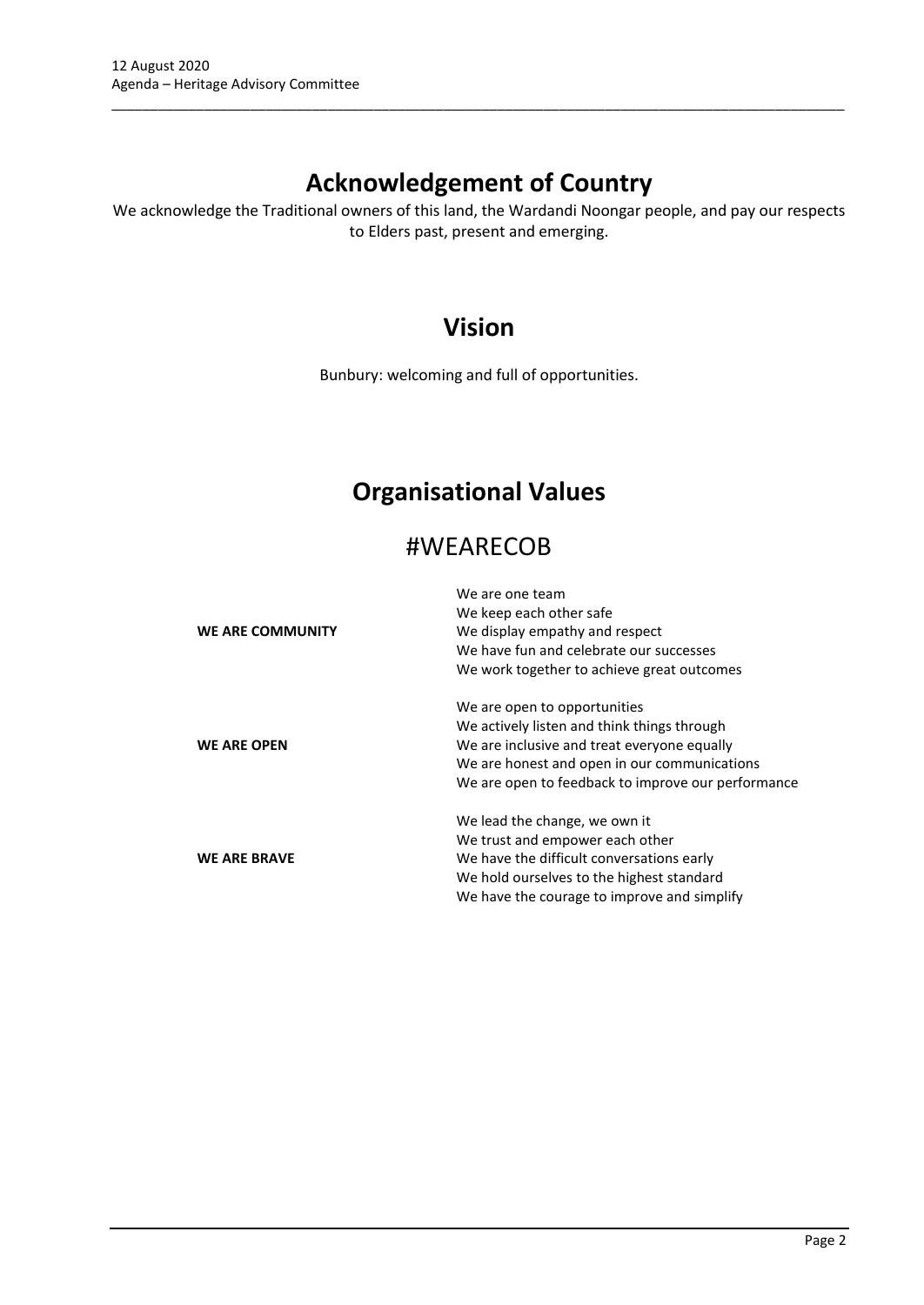

# **Heritage Advisory Committee Notice of Meeting**

Dear Committee Members

The next Ordinary Meeting of the Heritage Advisory Committee will be held in the *Function Room,* 2-4 Stephen Street, Bunbury, on **Wednesday 12 August 2020** at **4.00pm**.

Signed: **Gary Barbour Director Sustainable Communities**

# **Agenda 12 August 2020**

Members of the public to note that recommendations made by this committee are not final and will be subject to adoption (or otherwise) at a future meeting of the Bunbury City Council.

*Committee Members:*

| <b>Member Name</b>          | <b>Representing</b> |
|-----------------------------|---------------------|
| Cr Todd Brown               | City of Bunbury     |
| Cr Tresslyn Smith           | City of Bunbury     |
| Mrs Del Ambrosius           | Community           |
| <b>Mr Bernhard Bischoff</b> | Community           |
| Mr Stephen Craddock         | Community           |
| Mr Graham Houghton          | Community           |
| Mr Kent Lyon                | Community           |
| Mr Duncan Rutherford        | Community           |
| Mr Peter Suckling           | Community           |

*Support Staff:*

| <b>Name</b>     | <b>Title</b>                                                                          |
|-----------------|---------------------------------------------------------------------------------------|
| Mr Gary Barbour | Director Sustainable Communities                                                      |
| Ms Lacey Brown  | Strategic Planning Officer (Heritage)                                                 |
| Ms Liz Allan    | Executive Assistant (Research and Project) to the<br>Director Sustainable Communities |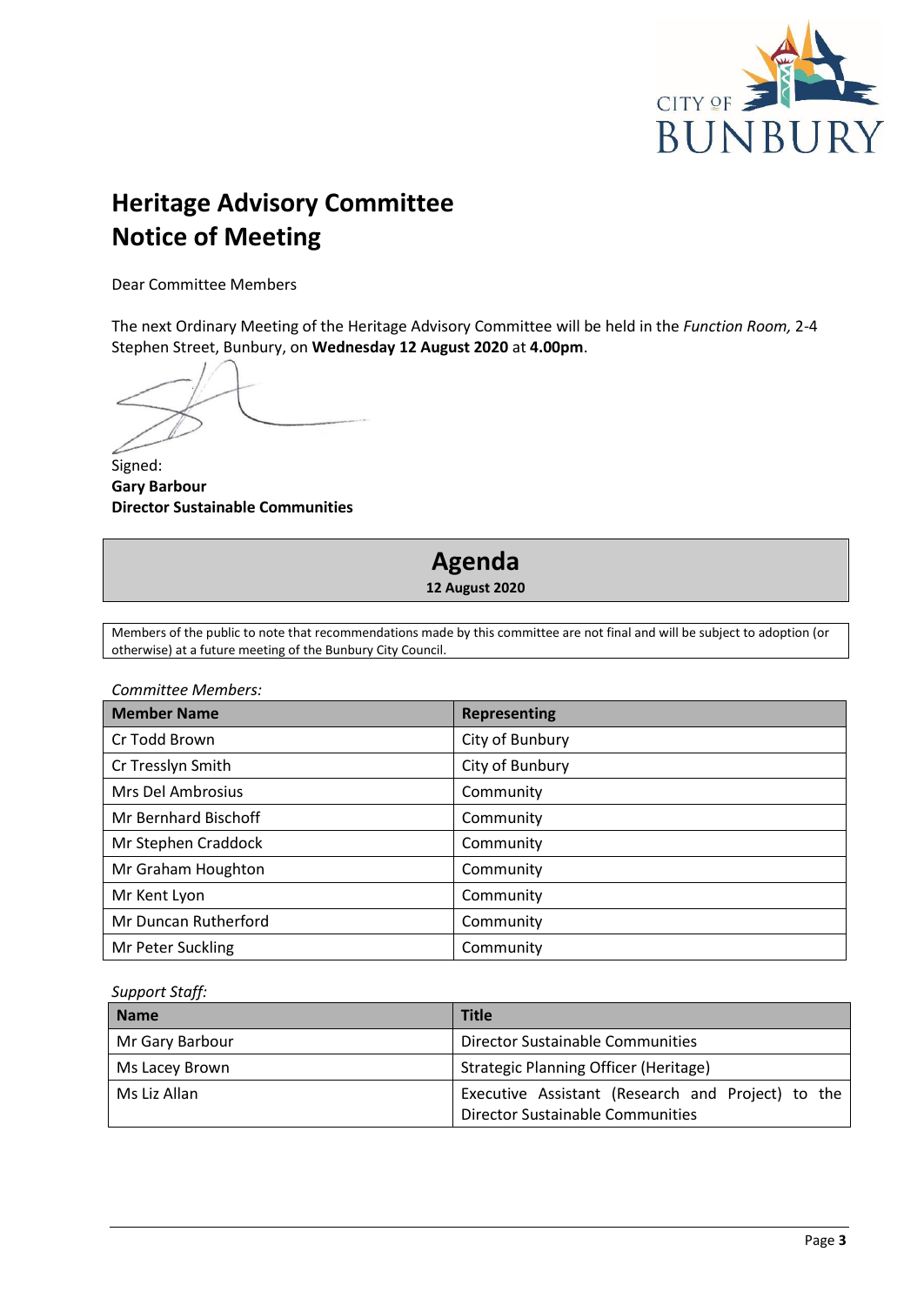# <span id="page-4-0"></span>**1. Declaration of Opening**

The Presiding Member declared the meeting open at \_\_\_\_\_\_ pm.

\_\_\_\_\_\_\_\_\_\_\_\_\_\_\_\_\_\_\_\_\_\_\_\_\_\_\_\_\_\_\_\_\_\_\_\_\_\_\_\_\_\_\_\_\_\_\_\_\_\_\_\_\_\_\_\_\_\_\_\_\_\_\_\_\_\_\_\_\_\_\_\_\_\_\_\_\_\_\_\_\_\_\_\_\_\_\_\_\_\_\_\_\_\_\_

# <span id="page-4-1"></span>**2. Disclaimer**

Not applicable to this committee.

# <span id="page-4-2"></span>**3. Announcements from the Presiding Member**

# <span id="page-4-3"></span>**4. Attendances**

#### <span id="page-4-4"></span>**4.1 Apologies**

Apologies have been received from Graham Houghton, Peter Suckling and Cr Brown. Cr McCleary will be attending as the proxy for Cr Brown.

#### <span id="page-4-5"></span>**4.2 Approved Leave of Absence**

Nil

# <span id="page-4-6"></span>**5. Declaration of Interest**

IMPORTANT: Committee members to complete a "Disclosure of Interest" form for each item on the agenda in which they wish to disclose a financial/proximity/impartiality interest. They should give the form to the Presiding Member before the meeting commences. After the meeting, the form is to be forwarded to the Administration Services Section for inclusion in the Corporate Financial Disclosures Register.

# <span id="page-4-7"></span>**6. Public Question Time**

Not applicable to this Committee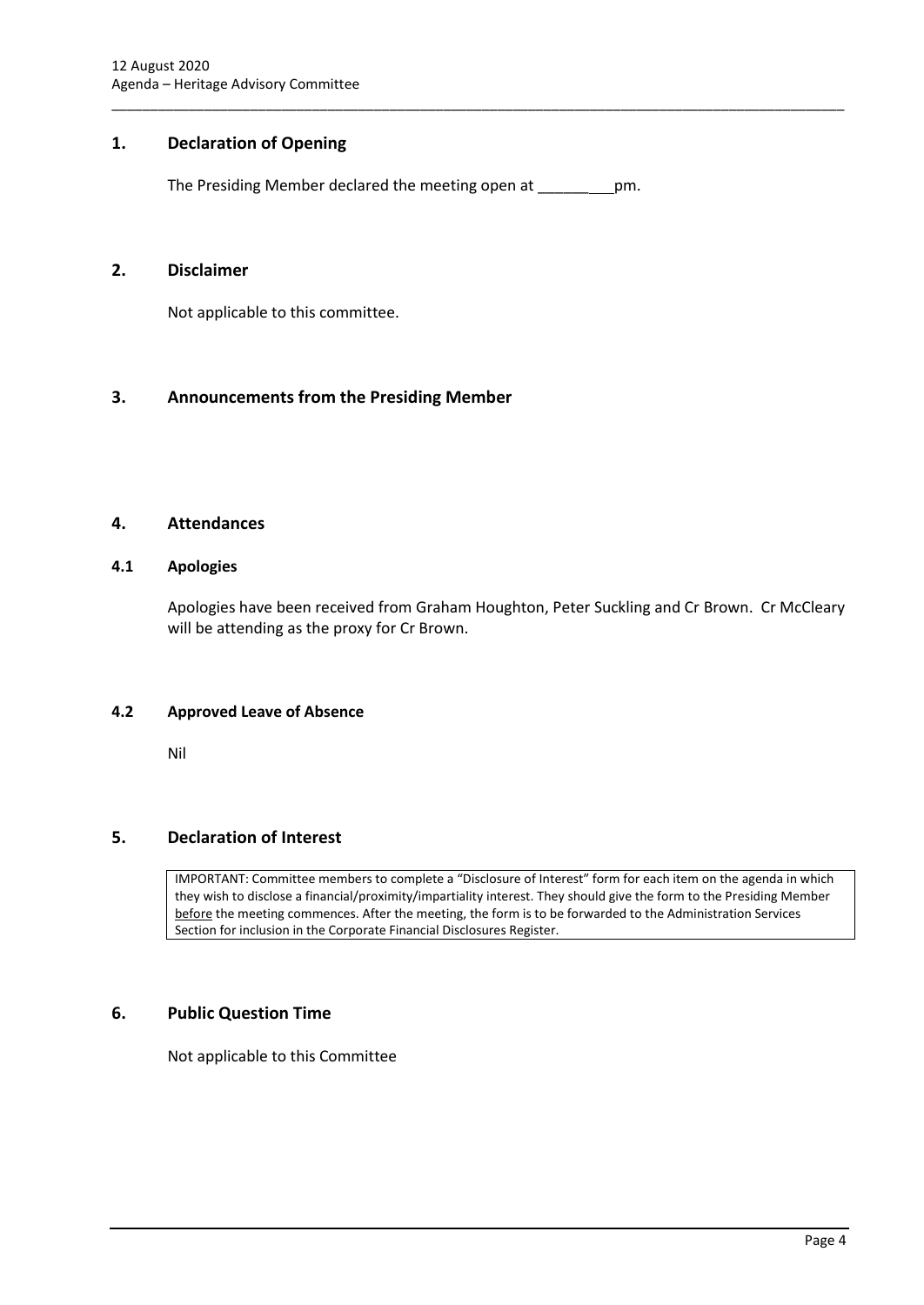# <span id="page-5-0"></span>**7. Confirmation of Minutes**

The Minutes of the Heritage Advisory Committee Meeting held on 12 June 2020 have been circulated.

\_\_\_\_\_\_\_\_\_\_\_\_\_\_\_\_\_\_\_\_\_\_\_\_\_\_\_\_\_\_\_\_\_\_\_\_\_\_\_\_\_\_\_\_\_\_\_\_\_\_\_\_\_\_\_\_\_\_\_\_\_\_\_\_\_\_\_\_\_\_\_\_\_\_\_\_\_\_\_\_\_\_\_\_\_\_\_\_\_\_\_\_\_\_\_

#### **Recommendation**

The Minutes of the Heritage Advisory Committee Meeting held 12 June 2020 are confirmed as a true and accurate record.

### <span id="page-5-1"></span>**8. Petitions, Presentations and Deputations**

#### <span id="page-5-2"></span>**8.1 Petitions**

Nil

#### <span id="page-5-3"></span>**8.2 Presentations**

Nil

#### <span id="page-5-4"></span>**8.3 Deputations**

Nil

#### <span id="page-5-5"></span>**9. Method of Dealing with Agenda Business**

Items are to be dealt with in the order that they appear.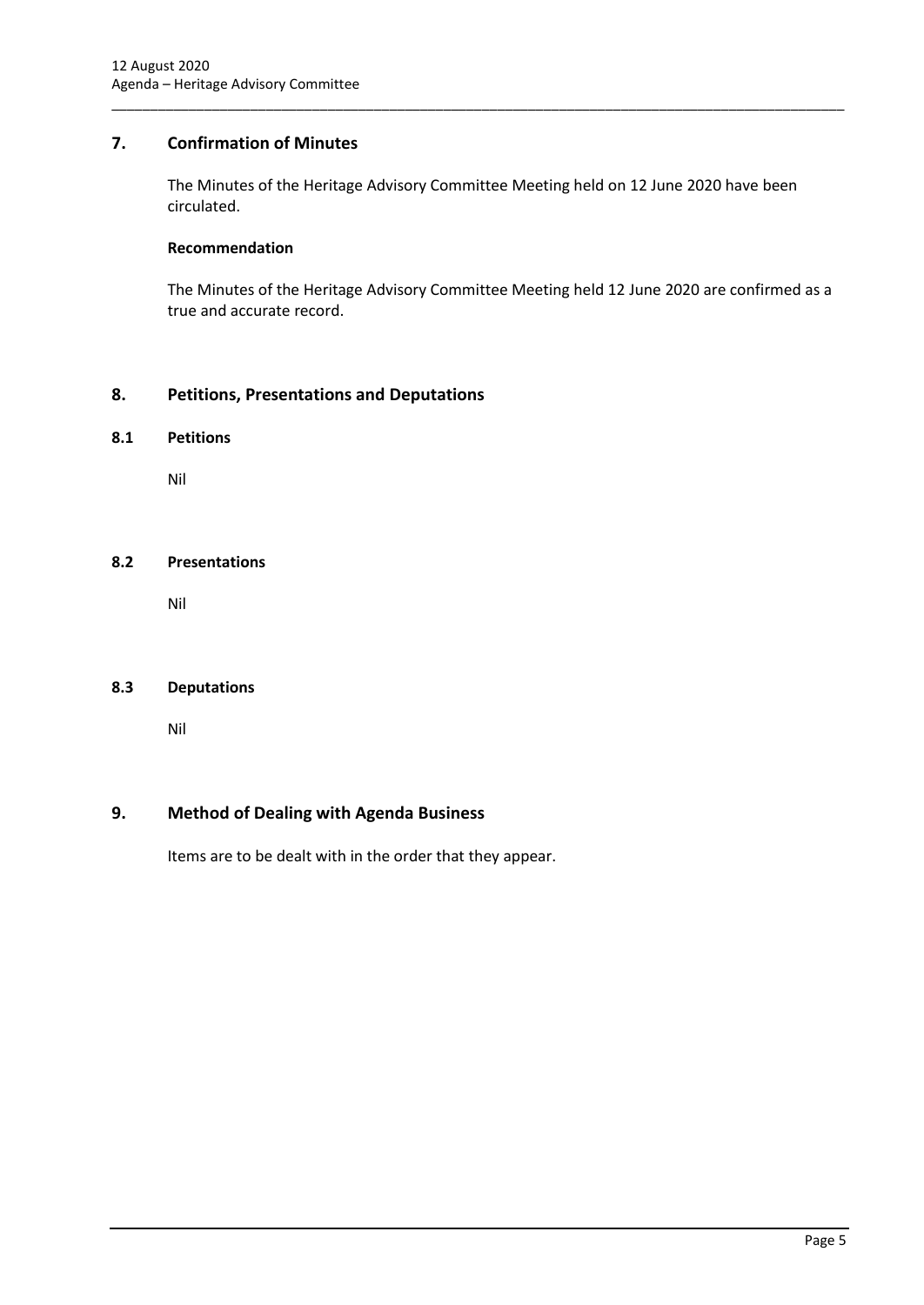### <span id="page-6-0"></span>**10. Reports**

#### <span id="page-6-1"></span>**10.1 Heritage Framework Discussion Group and Heritage List Guidelines Test Group**

\_\_\_\_\_\_\_\_\_\_\_\_\_\_\_\_\_\_\_\_\_\_\_\_\_\_\_\_\_\_\_\_\_\_\_\_\_\_\_\_\_\_\_\_\_\_\_\_\_\_\_\_\_\_\_\_\_\_\_\_\_\_\_\_\_\_\_\_\_\_\_\_\_\_\_\_\_\_\_\_\_\_\_\_\_\_\_\_\_\_\_\_\_\_\_

| <b>File Ref:</b>            | COB/517                                            |   |                             |
|-----------------------------|----------------------------------------------------|---|-----------------------------|
| <b>Applicant/Proponent:</b> | <b>Internal Report</b>                             |   |                             |
| <b>Responsible Officer:</b> | Lacey Brown, Strategic Planning Officer (Heritage) |   |                             |
| <b>Responsible Manager:</b> | Felicity Anderson, Manager City Growth             |   |                             |
| Executive:                  | Gary Barbour, Director Sustainable Communities     |   |                             |
| <b>Authority/Discretion</b> | Advocacy                                           |   | Review                      |
|                             | Executive/Strategic                                |   | Quasi-Judicial              |
|                             | Legislative                                        | ⋉ | <b>Information Purposes</b> |
| <b>Attachments:</b>         | Nil                                                |   |                             |

#### **Summary**

The City of Bunbury has been invited to participate in a State-wide local government Heritage Framework Discussion Group and a Heritage List Guidelines Test Group. This will be facilitated by the Department of Planning, Lands and Heritage (DPLH) in response to the roll-out of policies and guidelines for the *Heritage Act 2018* and *Heritage Regulations 2019*.

#### **Executive Recommendation**

That the Heritage Advisory Committee (HAC) note that the Strategic Planning Officer (Heritage) will participate in these discussion groups and provide a summary to HAC members to ensure efforts and commitment to attaining high quality heritage outcomes are consistent with legislation and guidelines.

#### **Strategic Relevance**

| Theme 4:                           | Our City                                                                                                                                                                                                                                                       |
|------------------------------------|----------------------------------------------------------------------------------------------------------------------------------------------------------------------------------------------------------------------------------------------------------------|
| Goal:                              | Civic leadership, partnerships and sound governance in delivering with and for<br>the community.                                                                                                                                                               |
|                                    | Objective 4.2: A highly-engaged and involved community, working together on strategy<br>development and implementation.                                                                                                                                        |
| Theme 3:<br>Goal:<br>Objective 3.3 | Our places and spaces<br>A natural and built environment that reflects Bunbury's core values.<br>High-quality urban design, well planned neighbourhoods with housing choice,<br>and appropriate provision for diverse land uses to meet the community's needs. |

#### **Regional Impact Statement**

Heritage is important for the community and has environmental, economic and social benefits as a resource for present and future generations. The City of Bunbury recognises the importance of promoting and rewarding quality heritage outcomes within its local government area to align with contemporary community values.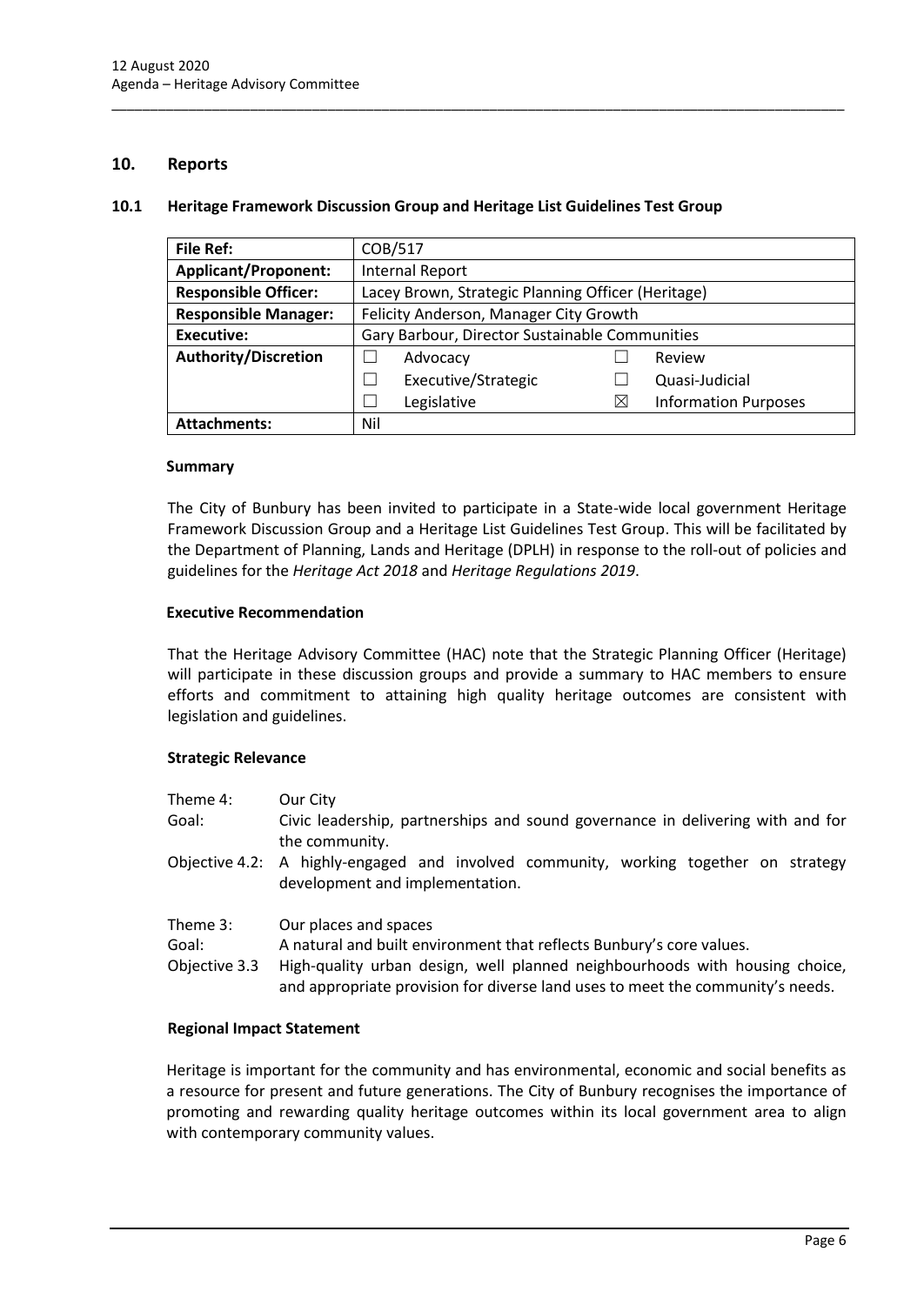#### **Background**

On 1 July 2019, the *Heritage of Western Australia Act 1990* was replaced by the *Heritage Act 2018*.

\_\_\_\_\_\_\_\_\_\_\_\_\_\_\_\_\_\_\_\_\_\_\_\_\_\_\_\_\_\_\_\_\_\_\_\_\_\_\_\_\_\_\_\_\_\_\_\_\_\_\_\_\_\_\_\_\_\_\_\_\_\_\_\_\_\_\_\_\_\_\_\_\_\_\_\_\_\_\_\_\_\_\_\_\_\_\_\_\_\_\_\_\_\_\_

Key changes in the new *Heritage Act 2018* include: a streamlined process for entering a place in the State Register; more certainty for owners wishing to develop their heritage places; better protections for important heritage places; and increased transparency by publishing the Heritage Council's advice to the Minister for Heritage on the inclusion of a place in the State Register.

It was advised that further content will be added to the Regulations, as the Act becomes functional and scheduled reviews are undertaken of both the Act and Regulations. A commitment to the rollout of guidelines and policy was also announced. These discussion groups are part of this process.

#### **Council Policy Compliance**

This will inform the drafting and methodology of both the City of Bunbury Heritage Strategy and Heritage List Review which are 2020/21 projects.

#### **Legislative Compliance**

- *Heritage Act 2018*
- *Planning and Development (Local Planning Schemes) Regulations 2015*

#### **Officer Comments**

#### *Heritage Framework Discussion Group*

The Heritage Council is developing a Heritage Framework, a series of guidelines and templates designed to set the local government standard for the identification and protection of local heritage. With the support of WALGA, a consultation process will be undertaken with the establishment of a Heritage Framework Discussion Group that will run from July till December 2020.

The group will engage in a program focused on providing document feedback, which will be valuable to ensure the Heritage Framework is well considered from a broad local government perspective. The group will be online based, with participants providing feedback through independent surveys and online discussion forums.

# *Heritage List Guidelines Test Group*

The Heritage Council has developed the draft Heritage List Guidelines, a model policy designed to assist local governments in development and maintaining their local heritage list. With the support of WALGA, a testing group will put the Heritage List Guidelines into practice and provide feedback on usability.

The testing group is for local governments that are preparing to, or have recently, undertaken a review of their local heritage survey. The group will engage in activities that will test the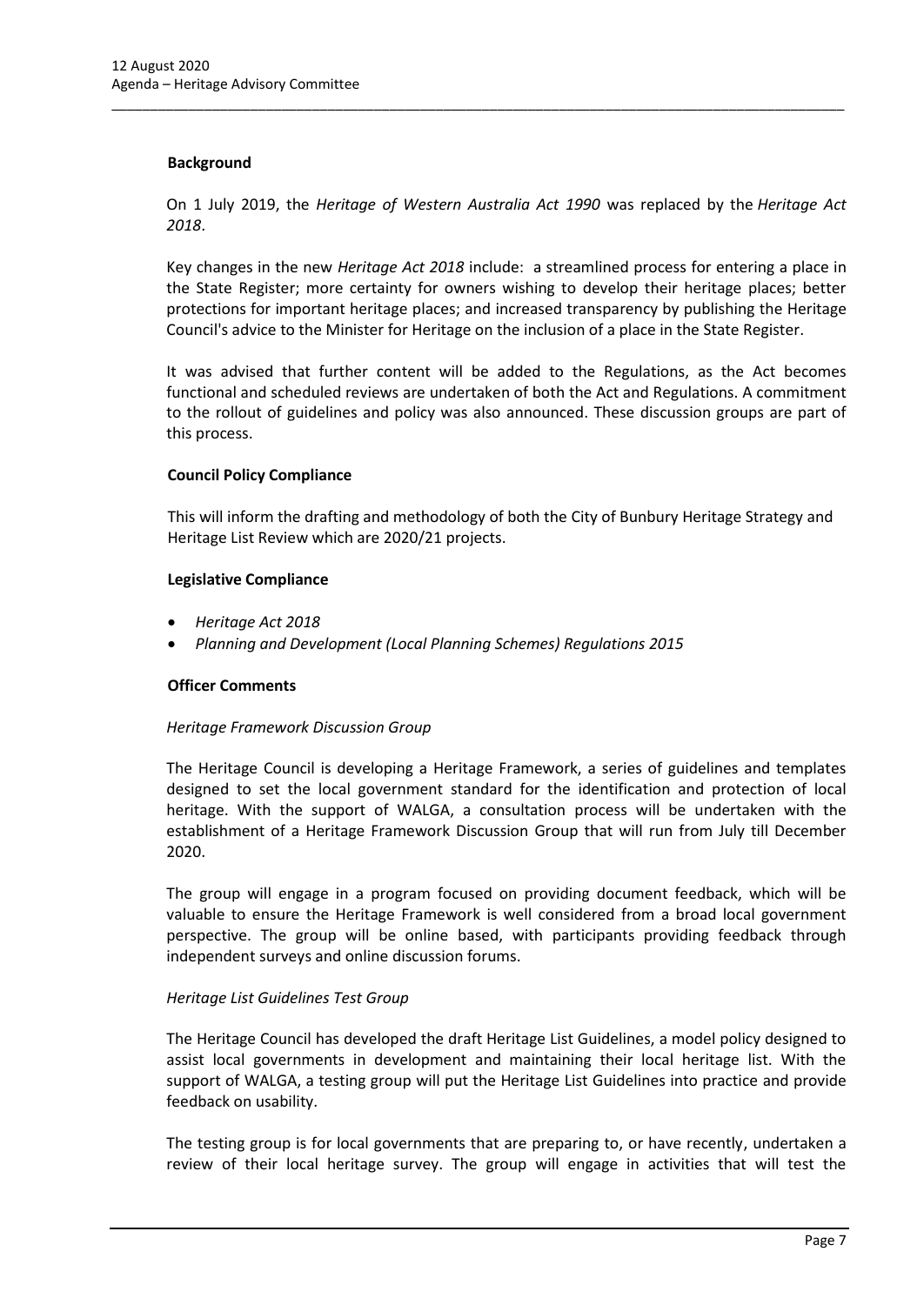application of the guidelines against their local government heritage list and local planning policy. Participants will provide feedback through independent surveys and online discussion forums.

\_\_\_\_\_\_\_\_\_\_\_\_\_\_\_\_\_\_\_\_\_\_\_\_\_\_\_\_\_\_\_\_\_\_\_\_\_\_\_\_\_\_\_\_\_\_\_\_\_\_\_\_\_\_\_\_\_\_\_\_\_\_\_\_\_\_\_\_\_\_\_\_\_\_\_\_\_\_\_\_\_\_\_\_\_\_\_\_\_\_\_\_\_\_\_

#### **Analysis of Financial and Budget Implications**

There are no financial or budgetary implications associated with this report.

#### **Community Consultation**

Not applicable

#### **Councillor/Officer Consultation**

Not applicable

#### **Applicant Consultation**

Not applicable

#### **Timeline: Council Decision Implementation**

Not applicable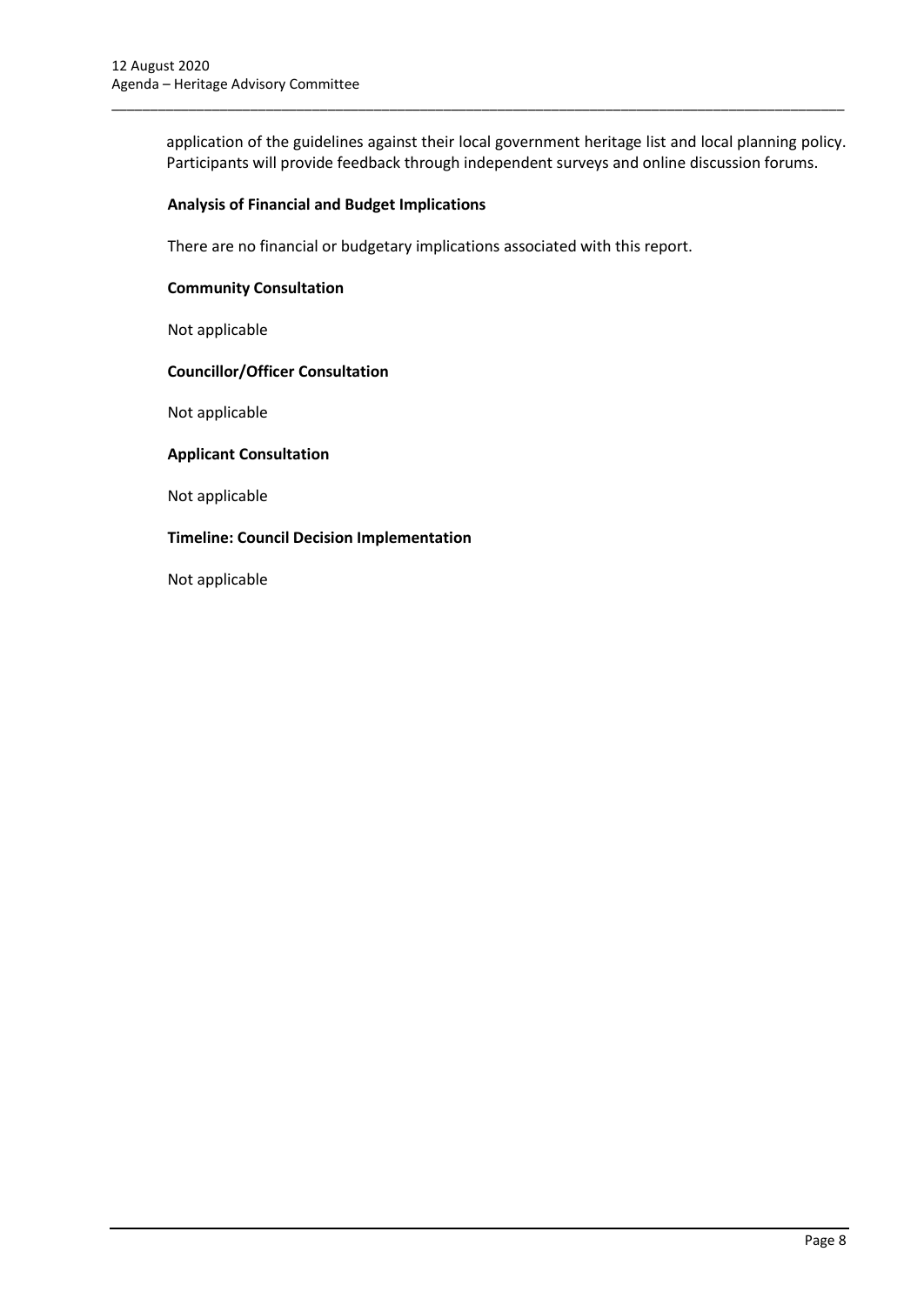### <span id="page-9-0"></span>**10.2 Conservation Management Plan Reviews (x5)**

| <b>File Ref:</b>            | COB/517                                            |  |                             |  |
|-----------------------------|----------------------------------------------------|--|-----------------------------|--|
| <b>Applicant/Proponent:</b> | Internal                                           |  |                             |  |
| <b>Responsible Officer:</b> | Lacey Brown, Strategic Planning Officer (Heritage) |  |                             |  |
| <b>Responsible Manager:</b> | Felicity Anderson, Manager City Growth             |  |                             |  |
| Executive:                  | Gary Barbour, Director Sustainable Communities     |  |                             |  |
| <b>Authority/Discretion</b> | Advocacy                                           |  | Review                      |  |
|                             | ⊠<br>Executive/Strategic                           |  | Quasi-Judicial              |  |
|                             | Legislative                                        |  | <b>Information Purposes</b> |  |
| <b>Attachments:</b>         | Appendix 1: Addendum for King Cottage              |  |                             |  |
|                             | Appendix 2: Addendum for Teede House               |  |                             |  |
|                             | Appendix 3: Addendum for Bunbury Railway Station   |  |                             |  |
|                             | Appendix 4: Addendum for Bunbury Boys School       |  |                             |  |
|                             | Appendix 5: Addendum for Picton Agricultural Hall  |  |                             |  |

\_\_\_\_\_\_\_\_\_\_\_\_\_\_\_\_\_\_\_\_\_\_\_\_\_\_\_\_\_\_\_\_\_\_\_\_\_\_\_\_\_\_\_\_\_\_\_\_\_\_\_\_\_\_\_\_\_\_\_\_\_\_\_\_\_\_\_\_\_\_\_\_\_\_\_\_\_\_\_\_\_\_\_\_\_\_\_\_\_\_\_\_\_\_\_

#### **Summary**

The purpose of this report is to note the completion of addendums for five Conservation Management Plans that reflect updated works and provide clear guidance regarding the ongoing conservation and management of the sites' heritage values.

#### **Executive Recommendation**

That the Heritage Advisory Committee recommend that Council:

- 1. Note the addendums for the Conservation Management Plans for:
	- (a) King Cottage (**attached** at Appendix 1);
	- (b) Teede House (fmr) (**attached** Appendix 2);
	- (c) Bunbury Railway Station (fmr) (**attached** Appendix 3);
	- (d) Bunbury Boys School (fmr) (**attached** Appendix 4);
	- (e) Picton Agricultural Hall (**attached** Appendix 5); and
- 2. Direct all maintenance and refurbishment works for the heritage places be consistent with the recommendations of the Conservation Management Plans and updated addendums, subject to future budget deliberations and work schedules.

#### **Strategic Relevance**

| Theme 4:                           | Our City                                                                                                                                                                     |
|------------------------------------|------------------------------------------------------------------------------------------------------------------------------------------------------------------------------|
| Goal:                              | Civic leadership, partnerships and sound governance in delivering with and for<br>the community.                                                                             |
|                                    | Objective 4.2: A highly-engaged and involved community, working together on strategy<br>development and implementation.                                                      |
| Theme 3:<br>Goal:<br>Objective 3.3 | Our places and spaces<br>A natural and built environment that reflects Bunbury's core values.<br>High-quality urban design, well planned neighbourhoods with housing choice, |

and appropriate provision for diverse land uses to meet the community's needs.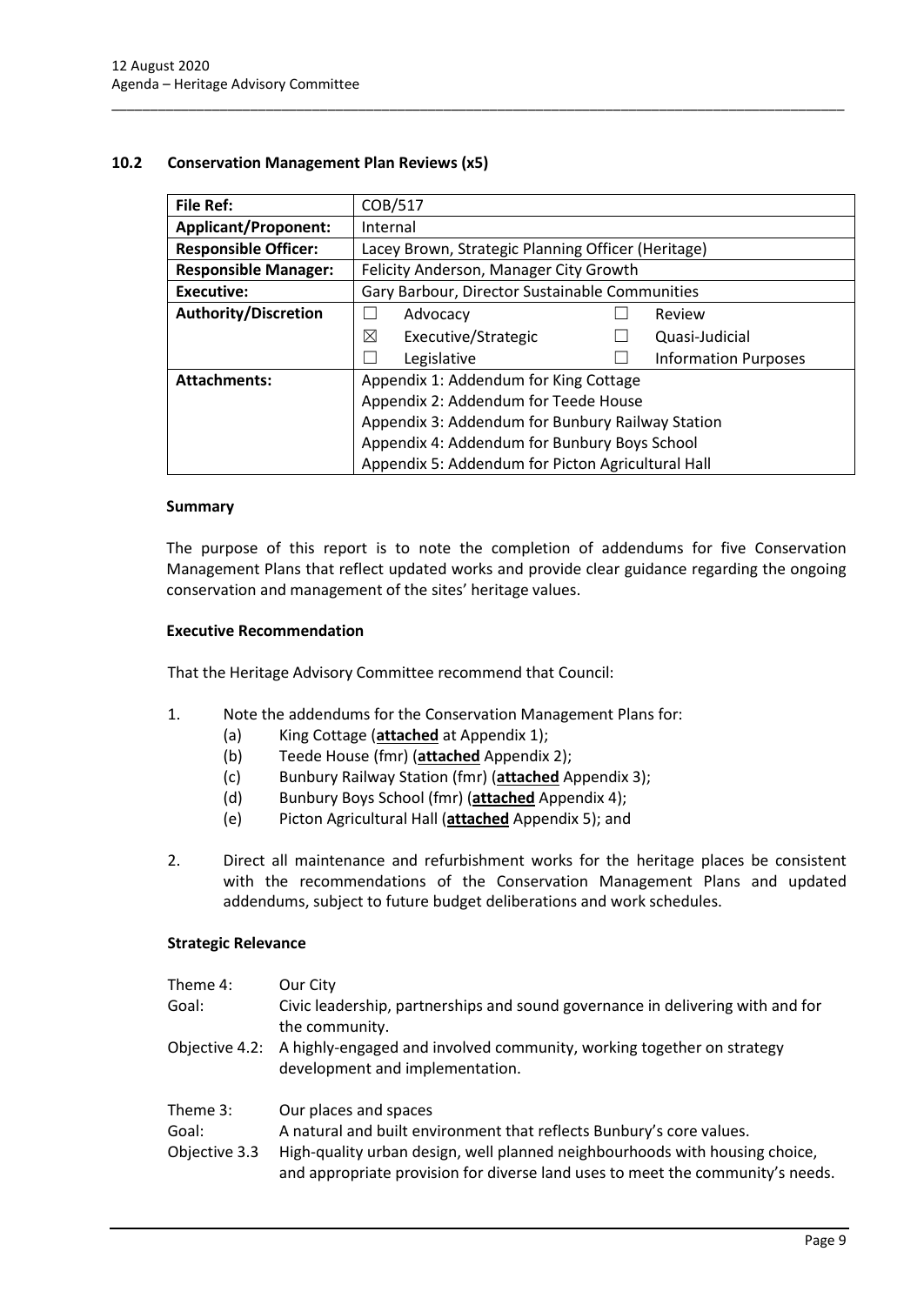#### **Regional Impact Statement**

Retention and conservation of heritage places will ensure that residents of Bunbury, Greater Bunbury and those visiting the City can continue to appreciate heritage values and benefit from the positive contribution heritage makes to the community.

\_\_\_\_\_\_\_\_\_\_\_\_\_\_\_\_\_\_\_\_\_\_\_\_\_\_\_\_\_\_\_\_\_\_\_\_\_\_\_\_\_\_\_\_\_\_\_\_\_\_\_\_\_\_\_\_\_\_\_\_\_\_\_\_\_\_\_\_\_\_\_\_\_\_\_\_\_\_\_\_\_\_\_\_\_\_\_\_\_\_\_\_\_\_\_

### **Background**

The completion of a Conservation Management Plan (CMP) review will assist the City of Bunbury in the long term conservation and management of its assets.

The reviews involved assessing any works that have been carried out against the CMPs and updating the information accordingly. An addendum to the CMP, rather than complete rewriting of the document, is deemed the most appropriate approach. The review is on the following CMPs:

- King Cottage (Heritage Place No.: 339), CMP dated 2011
- Teede House (fmr) (Heritage Place Number:5699), CMP dated 2012
- Bunbury Railway Station (fmr) (Heritage Place Number:331), CMP dated 2014
- Bunbury Boys School (fmr) now the Bunbury Museum and Heritage Centre (Heritage Place number:330), CMP dated 2012
- Picton Agricultural Hall (currently recommended for entry on MHI and Heritage List), CMP dated 2011

#### **Council Policy Compliance**

Bunbury lead by example through the management of these premises in accordance with the Local Planning Strategy and associated heritage policies. Endorsement of the CMP is consistent with this policy position.

#### **Legislative Compliance**

The completion of the CMP, and associated reviews, supports requirements of the Australian International Council on Monuments and Sites (ICOMOS) Burra Charter; *Heritage Act 2018* and the *Planning and Development Act 2005*.

#### **Officer Comments**

The CMPs, which were prepared in accordance with the Heritage Council of WA's standard brief, include:

- historical and physical evidence relevant to the assessment of the cultural heritage significance of the place;
- assessment of the place's cultural heritage significance;
- conservation policy recommendations; and
- implementation recommendations.

In essence, they are property management tools that aim to provide the knowledge and framework necessary to conserve (and where appropriate, interpret) the significance of the place and to manage necessary alterations and works over time. Conservation and maintenance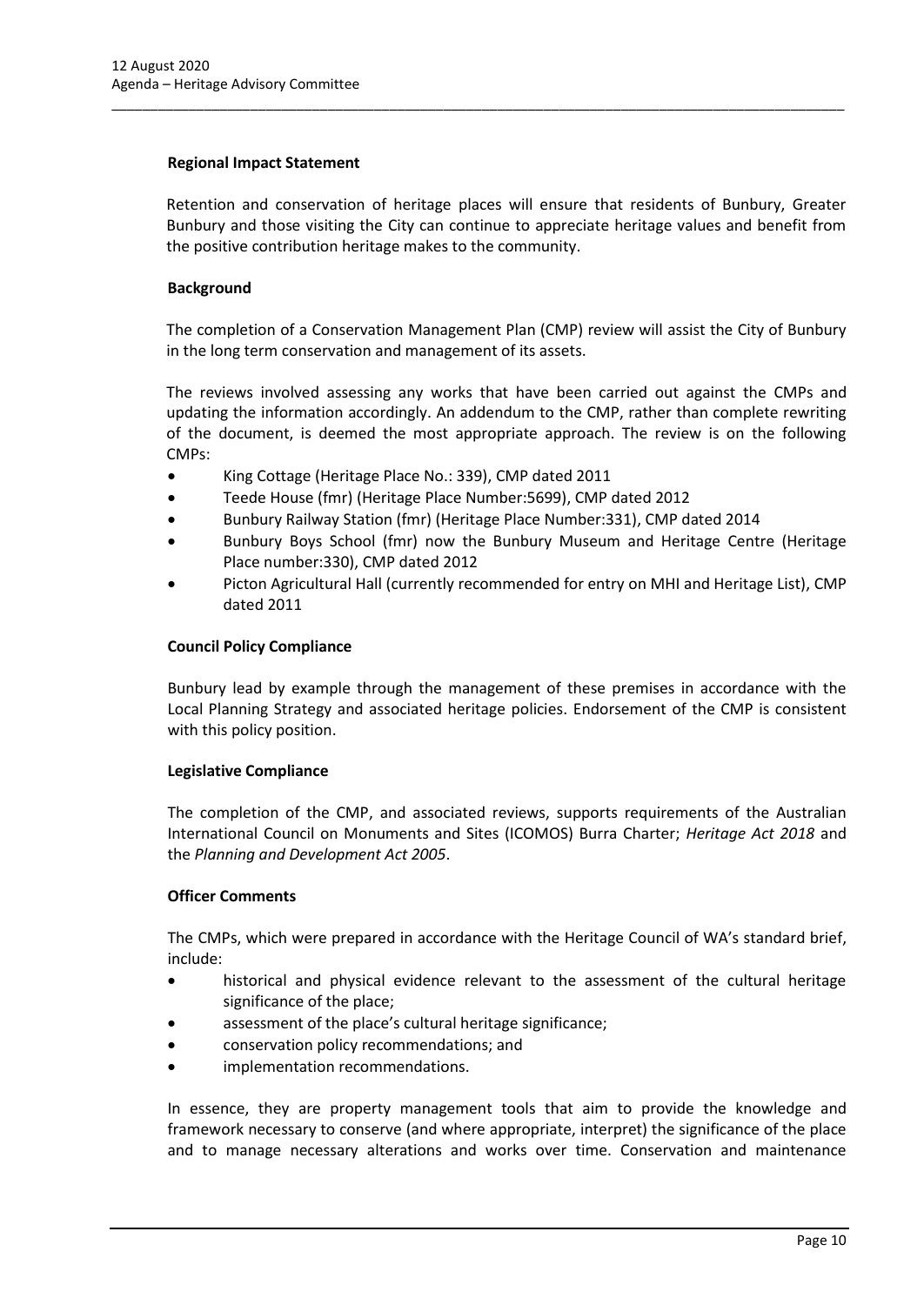schedules assist in the prioritisation and scope of works recommended. The addendums provide an update to these schedules of works for project and budget planning purposes.

\_\_\_\_\_\_\_\_\_\_\_\_\_\_\_\_\_\_\_\_\_\_\_\_\_\_\_\_\_\_\_\_\_\_\_\_\_\_\_\_\_\_\_\_\_\_\_\_\_\_\_\_\_\_\_\_\_\_\_\_\_\_\_\_\_\_\_\_\_\_\_\_\_\_\_\_\_\_\_\_\_\_\_\_\_\_\_\_\_\_\_\_\_\_\_

#### **Analysis of Financial and Budget Implications**

Implementation of the recommendations contained within these CMPs have financial implications. It should be noted that the plans contain recommendations and provide a useful property management tool for prioritisation and scheduling of works (resources permitting).

#### **Community Consultation**

This report seeks to consult with community members of the HAC.

#### **Councillor/Officer Consultation**

The CMPs are all endorsed and consultation occurred with relevant City Departments, the HAC and Council at the time that they were completed. The consultants met with relevant officers as part of this review.

#### **Applicant Consultation**

Not applicable

#### **Timeline: Council Decision Implementation**

The CMPs each contain a recommended conservation works schedule and maintenance schedule. These are prioritised as short term (1-2 years); medium term (2-5 years); ongoing and annual inspections. This is standard for asset management of a building and the addendums provide an update on completed works.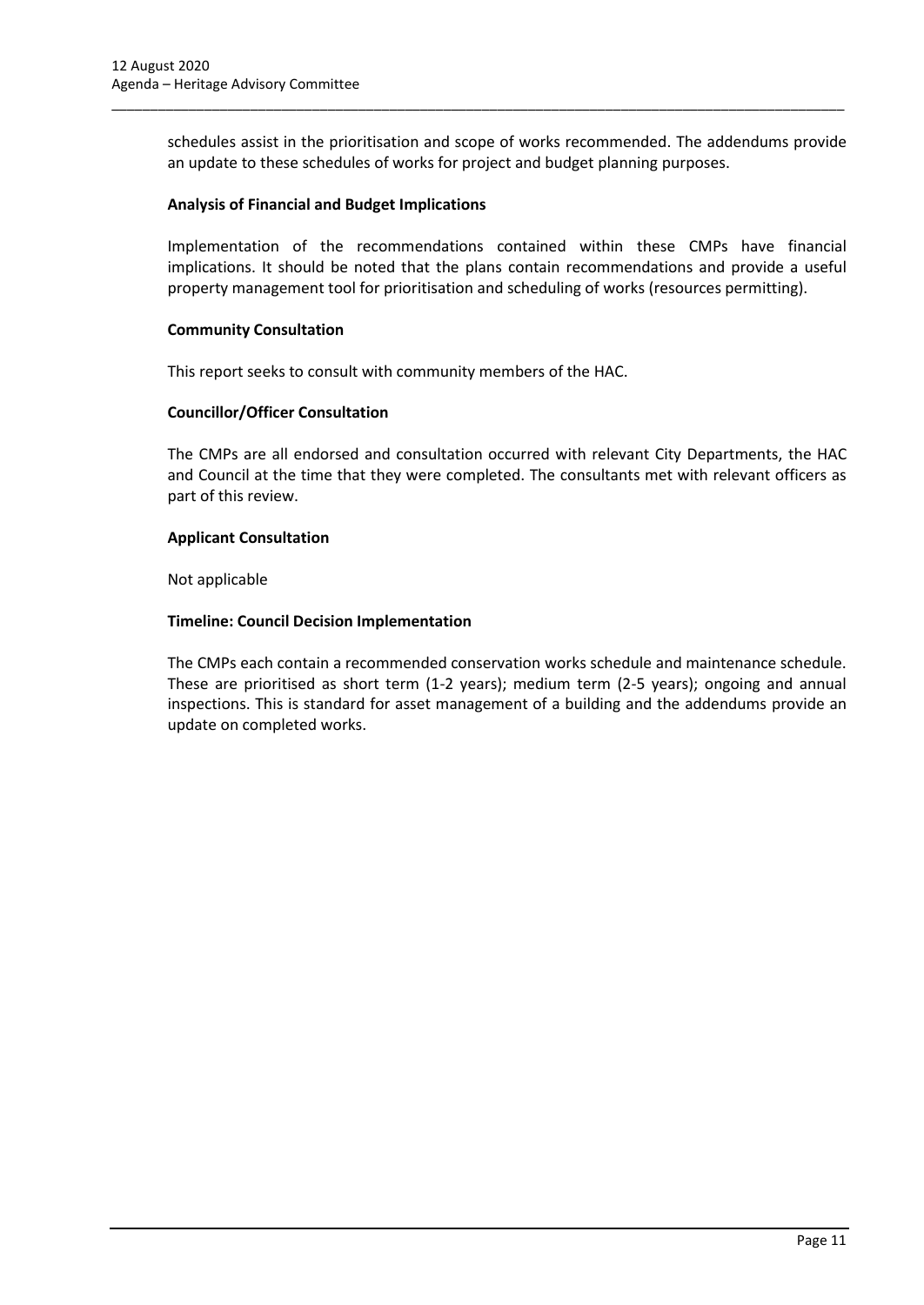#### <span id="page-12-0"></span>**10.3 Summary of Referrals and Communications**

| <b>File Ref:</b>            | COB/517                                            |   |                             |
|-----------------------------|----------------------------------------------------|---|-----------------------------|
| <b>Applicant/Proponent:</b> | Internal                                           |   |                             |
| <b>Responsible Officer:</b> | Lacey Brown, Strategic Planning Officer (Heritage) |   |                             |
| <b>Responsible Manager:</b> | Felicity Anderson, Manager City Growth             |   |                             |
| Executive:                  | Gary Barbour, Director Sustainable Communities     |   |                             |
| <b>Authority/Discretion</b> | Advocacy                                           |   | Review                      |
|                             | Executive/Strategic<br>$\blacksquare$              |   | Quasi-Judicial              |
|                             | Legislative<br>$\overline{\phantom{a}}$            | Χ | <b>Information Purposes</b> |
| <b>Attachments:</b>         | Nil                                                |   |                             |

\_\_\_\_\_\_\_\_\_\_\_\_\_\_\_\_\_\_\_\_\_\_\_\_\_\_\_\_\_\_\_\_\_\_\_\_\_\_\_\_\_\_\_\_\_\_\_\_\_\_\_\_\_\_\_\_\_\_\_\_\_\_\_\_\_\_\_\_\_\_\_\_\_\_\_\_\_\_\_\_\_\_\_\_\_\_\_\_\_\_\_\_\_\_\_

#### **Summary**

The Heritage Advisor and Strategic Planning Officer (Heritage) have provided details to the HAC on recent development application referrals, discussions and events since the last Committee meeting.

#### **Executive Recommendation**

That the Heritage Advisory Committee note the summary of referrals and communications as detailed in the Officer Comments.

#### **Strategic Relevance**

| Theme 1:<br>Goal:                  | Our community and culture<br>A safe, healthy and cohesive community, with a rich cultural life, and supportive<br>social environment.                                                                                                                          |
|------------------------------------|----------------------------------------------------------------------------------------------------------------------------------------------------------------------------------------------------------------------------------------------------------------|
| Objective 1.4                      | Arts, culture, heritage and events that enrich our understanding and enjoyment<br>of life, celebrate our identity and bring the community together.                                                                                                            |
| Theme 3:<br>Goal:<br>Objective 3.3 | Our places and spaces<br>A natural and built environment that reflects Bunbury's core values.<br>High-quality urban design, well planned neighbourhoods with housing choice,<br>and appropriate provision for diverse land uses to meet the community's needs. |

#### **Regional Impact Statement**

Heritage is important for the community and has environmental, economic and social benefits as a resource for present and future generations. The City of Bunbury recognises the importance of identifying, assessing and managing heritage places within its local government area to align with contemporary community values.

#### **Background**

The HAC is advised of recent development applications, decisions, policy, enquiries and/or events to assist in the awareness and promotion of heritage development and education in Bunbury. This provides a transparent approach for the wider community and is consistent with the terms of reference for the HAC.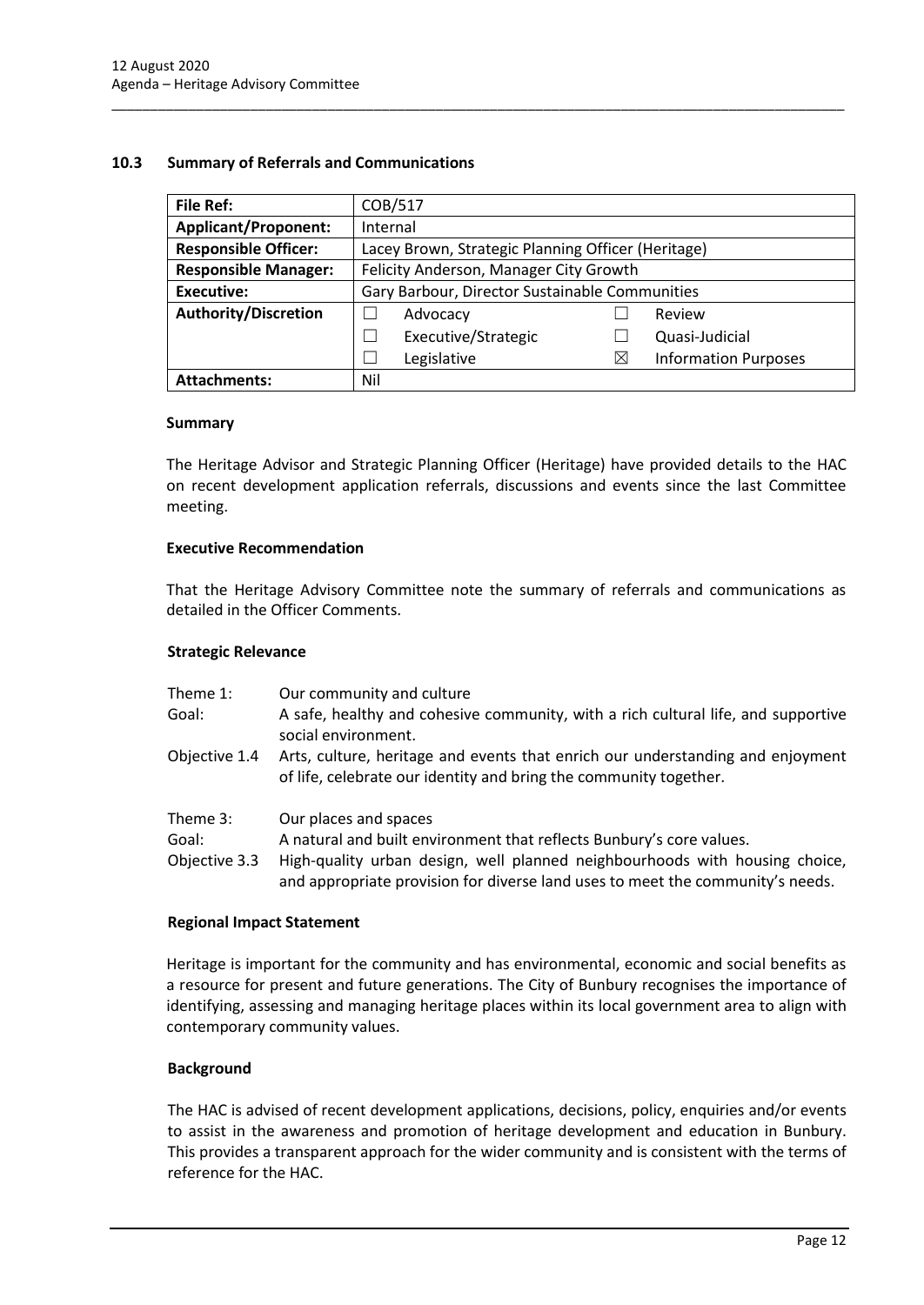#### **Legislative/Council Policy Compliance**

The following statutory planning instruments of the State Planning Framework and Local Planning Framework are applicable to the assessment of development applications and heritage advice:

\_\_\_\_\_\_\_\_\_\_\_\_\_\_\_\_\_\_\_\_\_\_\_\_\_\_\_\_\_\_\_\_\_\_\_\_\_\_\_\_\_\_\_\_\_\_\_\_\_\_\_\_\_\_\_\_\_\_\_\_\_\_\_\_\_\_\_\_\_\_\_\_\_\_\_\_\_\_\_\_\_\_\_\_\_\_\_\_\_\_\_\_\_\_\_

- The Burra Charter
- *Heritage Act 2018*
- *Planning and Development Act 2005*
- *Planning and Development (Local Planning Schemes) Regulations 2015*
- Relevant Local Planning Policies for Heritage
- State Planning Policy 3.5 Historic Heritage Conservation

#### **Officer Comments**

The referral and communications list is as follows:

| 1.  | #14 Charles Street - shed                                                                   |
|-----|---------------------------------------------------------------------------------------------|
| 2.  | BRAG – site inspection regarding accessibility and renovations                              |
| 3.  | BRAG - accessibility and renovations DA submitted                                           |
| 4.  | BRAG - Art Gallery alterations and additions - DA finalised                                 |
| 5.  | Lady Mitchell Child Health Clinic - Retrospective for alterations and addition of air con - |
|     | DA finalised                                                                                |
| 6.  | Bunbury Womens' Club - onsite meeting with State Heritage officer to discuss air            |
|     | conditioning unit installation                                                              |
| 7.  | Bunbury Womens' Club - air conditioning unit installation DA submitted                      |
| 8.  | SSAC - art installations                                                                    |
| 9.  | SSAC - automated doors                                                                      |
| 10. | RSL enquiry - ANZAC Park usage                                                              |
| 11. | Jetty Heritage Precinct - proposed concept plan interpretation discussions                  |
| 12. | Jetty Heritage Precinct - referral to State Heritage for comment                            |
| 13. | Old Bunbury Post Office and Bonded Store - Caruso Family history provided to                |
|     | <b>Memories of Bunbury</b>                                                                  |
| 14. | Rose Hotel - discussions on alterations with State Heritage - DA submitted                  |
| 15. | Discussions with State Heritage on assessment program of Heritage Precinct (Stirling        |
|     | Street/East Bunbury)                                                                        |
| 16. | Forrest Homestead - Retrospective works and conservation works - DA finalised               |
| 17. | Information on plaques for "Women that have made a significant contribution to              |
|     | Bunbury" for Memories of Bunbury.                                                           |
| 18. | #11 Charles Street - enquiry on works that require a DA                                     |
| 19. | #83 Victoria Street - DA submitted for mounted heating units                                |
| 20. | #83 Victoria Street - DA submitted for signage                                              |
| 21. | #7 Park Street - demolition - DA finalised                                                  |

#### **Analysis of Financial and Budget Implications**

There are no financial or budget implications associated with this report.

#### **Community Consultation**

Not applicable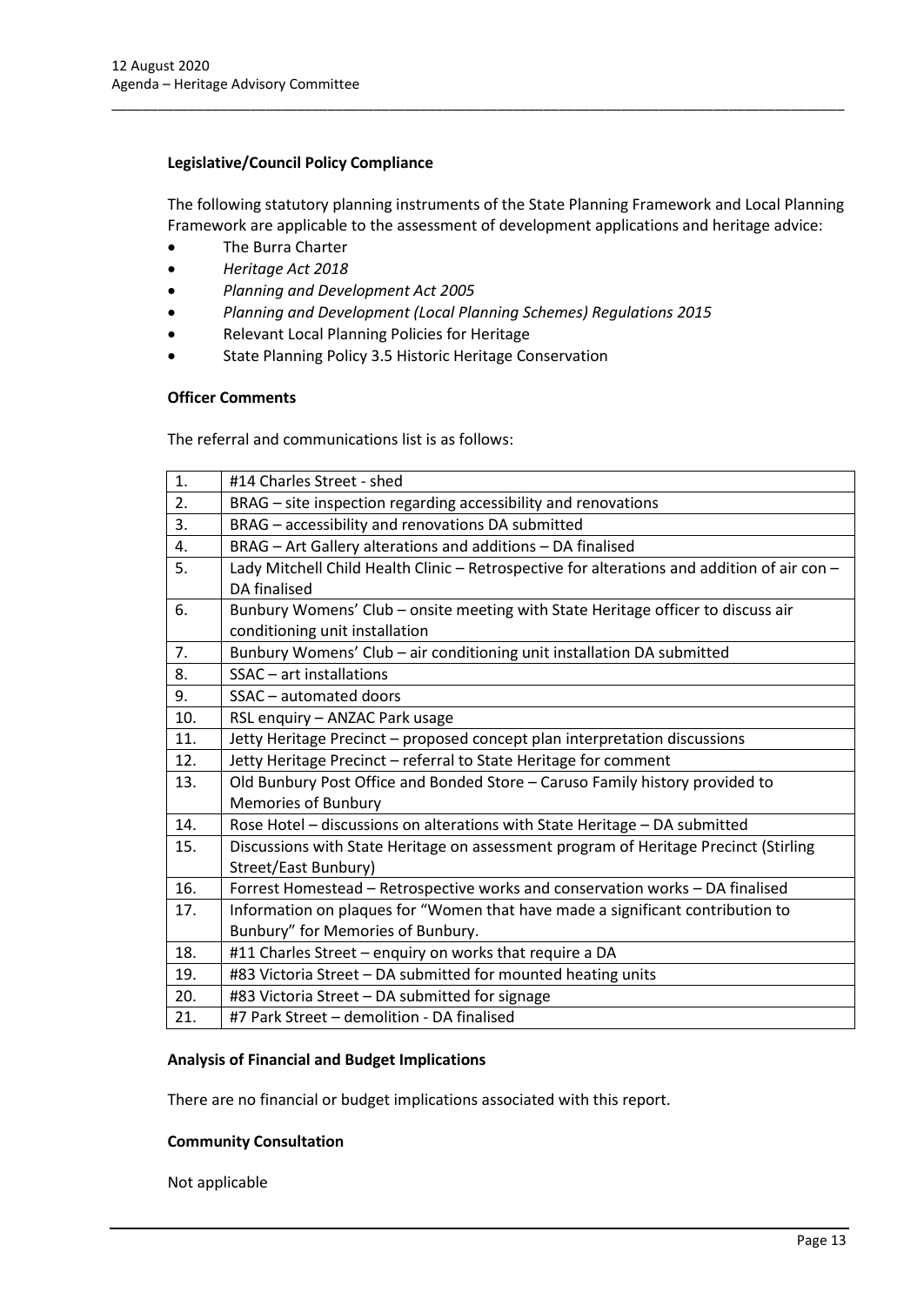# **Councillor/Officer Consultation**

Councillor members were consulted through the HAC.

\_\_\_\_\_\_\_\_\_\_\_\_\_\_\_\_\_\_\_\_\_\_\_\_\_\_\_\_\_\_\_\_\_\_\_\_\_\_\_\_\_\_\_\_\_\_\_\_\_\_\_\_\_\_\_\_\_\_\_\_\_\_\_\_\_\_\_\_\_\_\_\_\_\_\_\_\_\_\_\_\_\_\_\_\_\_\_\_\_\_\_\_\_\_\_

# **Applicant Consultation**

Not applicable

# **Timeline: Council Decision Implementation**

Not applicable